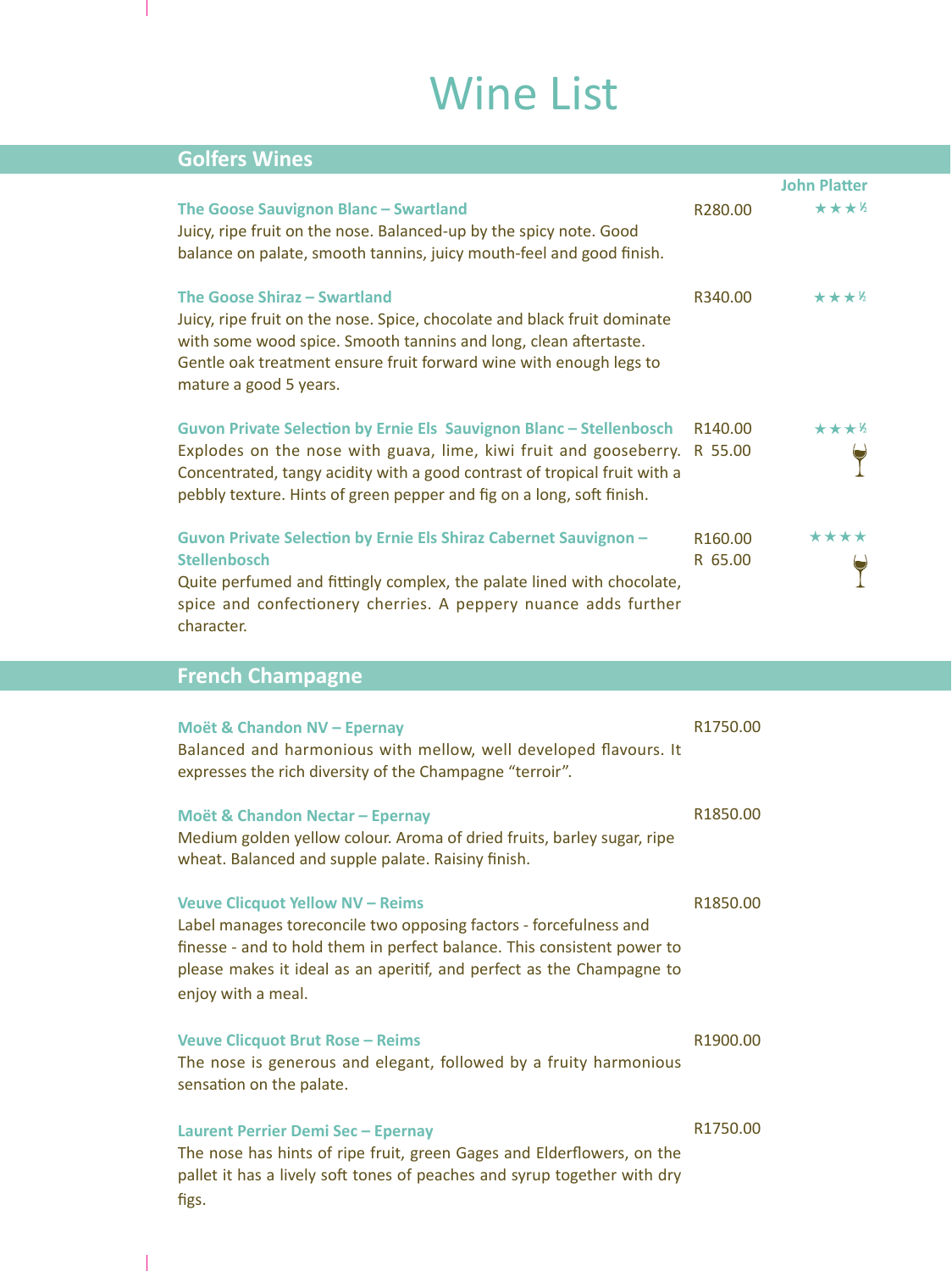## **Méthode Cap Classique**

 $\overline{\phantom{a}}$ 

|                                                                                                                                                                                                                                                                                                                                 |         | <b>John Platter</b> |
|---------------------------------------------------------------------------------------------------------------------------------------------------------------------------------------------------------------------------------------------------------------------------------------------------------------------------------|---------|---------------------|
| Pongracz Noble Nectar Demi Sec - Western Cape<br>The elegant bottle is a prelude to the delicate sweetness which reveals<br>a touch of pure indulgence and luxury. On the palate the velvety,<br>creamy butter and citrus notes blends seamlessly with delicate bubbles,<br>light yeasty aromas, crisp, juicy pears and litchi. | R430.00 |                     |
| <b>Pongracz Brut - Western Cape</b><br>An elegant and distinctive Méthode Cap Classique, Pongrácz is inspired<br>by a nobleman and refugee from the Hungarian uprising, Desiderius<br>Pongrácz, whose sheer genius and vision revitalised viticulture in the Cape.                                                              | R430.00 | ****                |
| <b>Boschendal Brut NV - Western Cape</b><br>Pale gold with a flourish of delicate bubbles. Enticing lemon cream and<br>almond Biscotti precedes a soft explosion of zesty lemon and orange<br>peel that finishes with appealing length and freshness. A well rounded<br>creamy mouth-feel with detectable minerality.           | R450.00 | ****                |
| <b>Boschendal Demi-Sec Brut NV - Western Cape</b><br>Delicate bubbles bring forth the delicious, decadent crème brûlée and<br>almond Biscotti, balanced by vibrant freshness and a soft explosion of<br>lemon cream and orange peel.                                                                                            | R450.00 |                     |
| L'Ormarins Brut Classique Rose - Franschhoek<br>Attractive salmon pink hue. Delicious whiffs of charming raspberry and<br>strawberry with a peppery spice nuance. Vivid palate of red berries, a<br>crisp acidity with rich, creamy lees notes and roasted biscuit flavors.                                                     | R400.00 |                     |

# **Sparkling Wine**

 $\overline{\phantom{a}}$ 

|                                                                            |         | <b>John Platter</b> |
|----------------------------------------------------------------------------|---------|---------------------|
| J.C. Le Roux Le Domaine - Stellenbosch                                     | R220.00 | **                  |
| A delightful sparkling wine that comes alive on the palate. This           |         |                     |
| appealing sparkling wine has all the finesse and freshness of a Sauvignon  |         |                     |
| Blanc. Low alcohol gives it a mouth-filling sweetness and clean finish.    |         |                     |
| J.C. Le Roux La Chanson – Stellenbosch                                     | R210.00 | **                  |
| A lively, ruby-red sparkling wine. It reveals a delightful mélange of      |         |                     |
| sweet, fruity flavours suggesting hints of strawberry and plum. Low in     |         |                     |
| alcohol, this is truly a sparkling wine to add exuberance to any occasion. |         |                     |
| Leopard's Leap - Stellenbosch                                              | R260.00 |                     |
| This vivacious bubbly with flavours of strawberry, raspberry and citrus.   |         |                     |
| The perfect balance between freshness and fruit.                           |         |                     |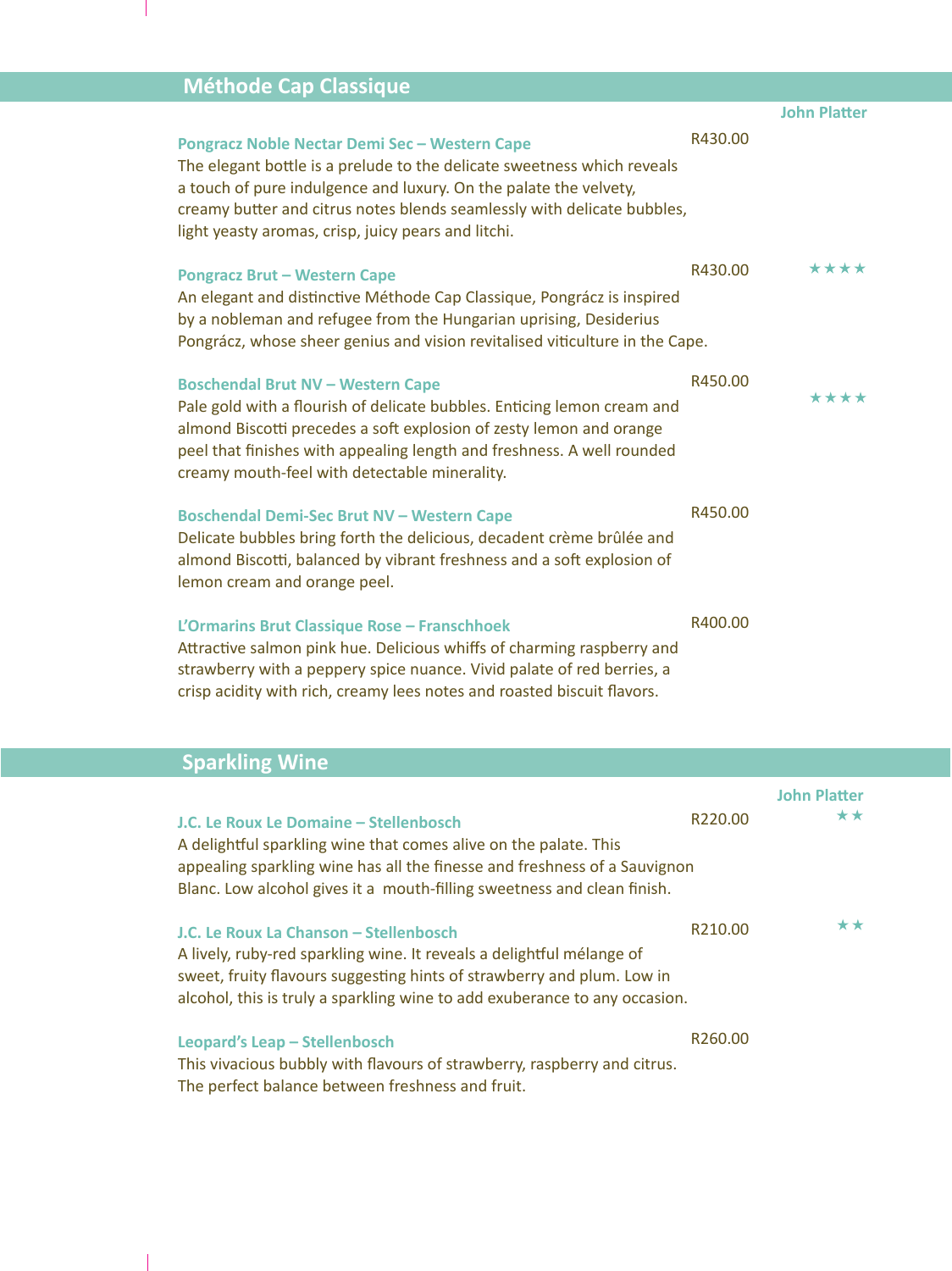#### **Dry White Wines**

#### **Sauvignon Blanc**

*Sauvignon Blanc is a white grape with a light green skin colour with its origins in Bordeaux, a region of France. This is the wine varietal solely responsible for some of the world's most popular and most distinctly dry white wines. Its most recognisable characteristic is its aromas – grassy, herbaceous, gooseberries and asparagus. Ideal with all greens and seafood.*

|                                                                                                                                                                                                                                                                                                                        |                    | JUIIII FIALLEI                     |
|------------------------------------------------------------------------------------------------------------------------------------------------------------------------------------------------------------------------------------------------------------------------------------------------------------------------|--------------------|------------------------------------|
| <b>Brampton - Western Cape</b><br>A burst of detailed tropical pineapple, litchi and passion fruit vitality,<br>perfectly balanced by an animated natural acidity and a riveting finish.                                                                                                                               | R185.00            | ****                               |
| <b>Bellingham Homestead - Franschhoek</b><br>Beautiful light, pale yellow with a golden tinge, soft melon, pear and<br>citrus flavours on the nose. The palate offers an expected burst of<br>citrus and tropical flavours with a crisp and clean finish.                                                              | R230.00            | ***                                |
| <b>Protea - Fairway Selection Stellenbosh - Franschhoek</b><br>Ripe lemon and pineapple flavours abound on the palate. Vibrant<br>fresh acidity gives structure and length to the full flavours which linger<br>on the dry finish.                                                                                     | R190.00<br>R 80.00 |                                    |
| <b>Porcupine Ridge - Franschhoek</b><br>The flavours of the Porcupine Ridge Sauvignon Blanc 2015 range from<br>capsicum and green grass notes (methoxypyrazines) to tropical fruit<br>and nettles. The palate is well balanced with a crisp natural acidity and<br>a dry finish. This wine is meant to be drunk young. | R160.00<br>R 65.00 | ***                                |
| <b>Riebeek Cellars - Swartland</b><br>Herbaceous style with clean tropical undertones. A crisp, well<br>balanced wine with fresh acidity with a delightful lingering finish.                                                                                                                                           | R165.00            | $\star\star\!\!\!\star\!\!\!\star$ |
| <b>Boschendal 1685 - Stellenbosch</b><br>Abundance of tropical fruit aromas with hints of lime and green fig.<br>Full bodied with a mélange of tropical fruits with hints of citrus,<br>leading to a zesty, mineral finish.                                                                                            | R310.00            | ***                                |
| <b>Rickety Bridge - Franschhoek</b><br>A lovely light wine with elegant tropical aromas. Hints of minerality and<br>a well-balanced acidity give this wine a crisp finish.                                                                                                                                             | R235.00            | ***                                |

#### **Chenin Blanc**

*A white grape with high acidity structure and bold tropical fruit aromas, this wine has its origins in the Loire Valley of France. South Africa produces this varietal in abundance due to our huge brandy production, recently we have started producing some of the best examples of this varietal in still wine and internationally Chenin is regarded as South Africas best white wine. Pairs well with greens and light white meat dishes.*

**Ernie Els Big Easy Chenin Blanc – Stellenbosch**  A perky Chenin Blanc with plenty of ripe tropical, citrus and melon character embellished by two months of lees ageing that gives added depth, and contributes to a well rounded mouthfeel.

**John Platter** R250.00 \*\*\* R100.00

**John Pla�er**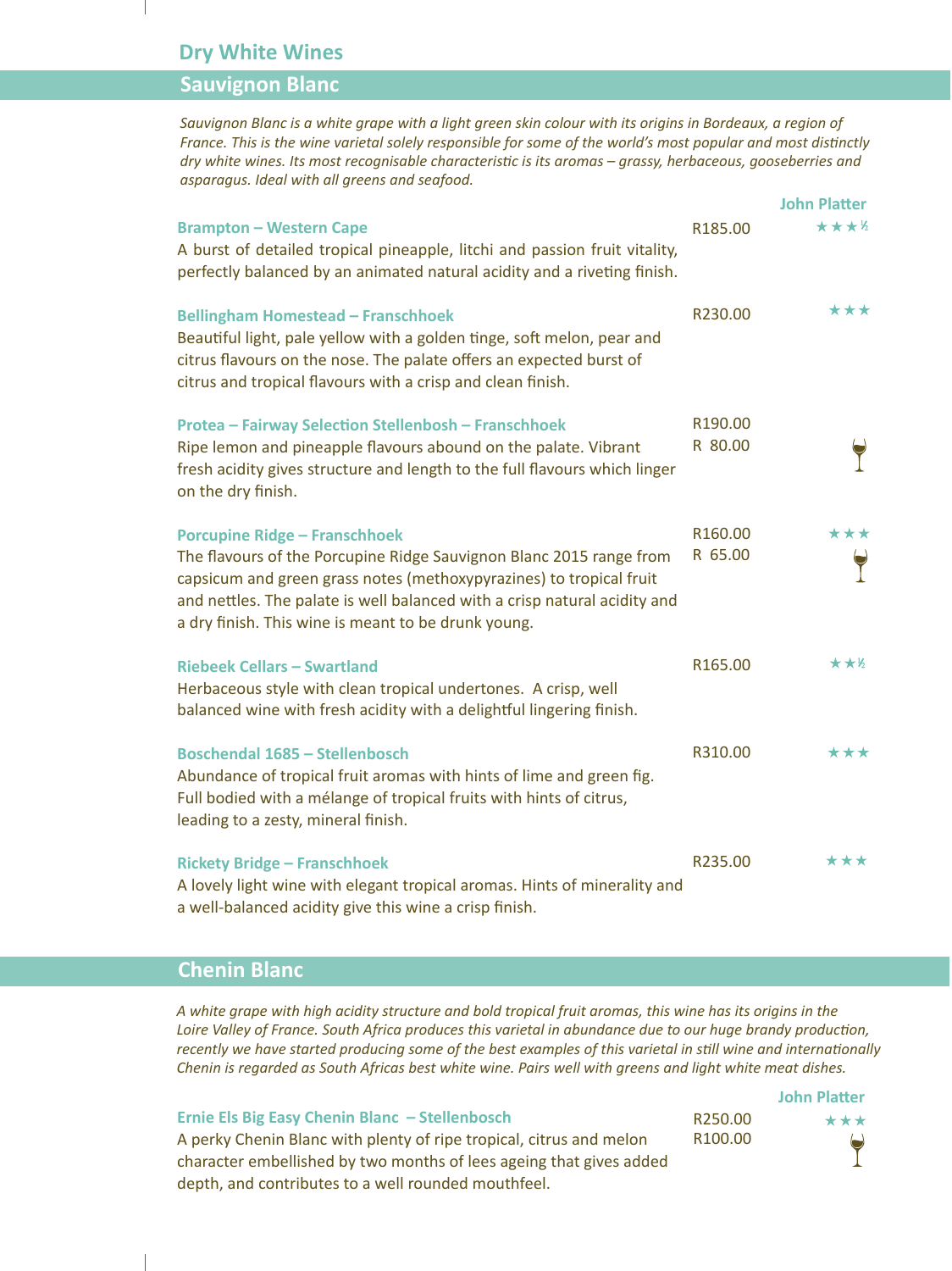| <b>Boschendal Sommeliers Selection - Paarl</b><br>Bright green apple and melon flavours, unfolding into layers of<br>citrus and mineral notes, finishing crisp and clean.                                                    | R250.00 |      |
|------------------------------------------------------------------------------------------------------------------------------------------------------------------------------------------------------------------------------|---------|------|
| <b>Cederberg Private Cellar - Cederberg</b><br>This wine shows the flavours and aromas of the Chenin grape. Try<br>partnering with salmon with Hollandaise sauce or for something<br>less conventional green-lipped mussels. | R250.00 | **** |

#### **Chardonnay**

 $\overline{\phantom{a}}$ 

**John Pla�er** *A white grape with a green coloured skin with its origins in Burgundy a world famous region of France, it is regarded as the world's best known grape for high quality white wines. This varietal is produced in two styles, oaked and unoaked. This wine has lemon aromas with some peaches, tangerines with some nutty nuances. Wooded chardonnays pair well with creamy dishes while unwooded chardonnays pair well with most white meat dishes.*

| <b>Protea Chardonnay</b><br>An unoaked Chardonnay blossoming citrus, peach and stone fruit<br>with a subtle marmalade nuance that leads to a dry entry packed<br>with citrus fruit vibrance and succulent nectarine, finishing with a<br>well rounded lemon cream flavour.                                            | R190.00<br>R 55.00  | <b>John Platter</b>    |
|-----------------------------------------------------------------------------------------------------------------------------------------------------------------------------------------------------------------------------------------------------------------------------------------------------------------------|---------------------|------------------------|
| <b>Brampton Unoaked Chardonnay - Western Cape</b><br>This Brampton unoaked Chardonnay is pale yellow with green tint.<br>Citrus and lime on the nose as well as a hint of pear, peach and winter<br>melon. This is a rich wine with a creamy core layered with not only<br>lime notes, but also delicate green apple. | R <sub>185.00</sub> | ****                   |
| Franschhoek Cellar "Our Town Hall" Unoaked - Franschhoek<br>A dainty and delicious unwooded Chardonay with primary tropical<br>pineapple, grapefruit and lemon and lime citrus fruit to shine<br>uninterrupted.                                                                                                       | R175.00<br>R 70.00  | ★★★½                   |
| De Wetshof Limestone Hill - Robertson<br>Fresh green apples combined with delicate citrus aromas on the nose,<br>followed through on the palate with a long tangy finish of delicious full<br>round ripe peaches, green apples and nutty, citrus flavours.                                                            | R250.00             | $\star\star\star\star$ |
| <b>Bellingham Homestead - Franschhoek</b><br>A rich, yellow, coppery glow wine with delightful butterscotch, spicy<br>cloves and orange peel aromas. Layers of citrus and melon line the<br>palate.                                                                                                                   | R330.00             | ****                   |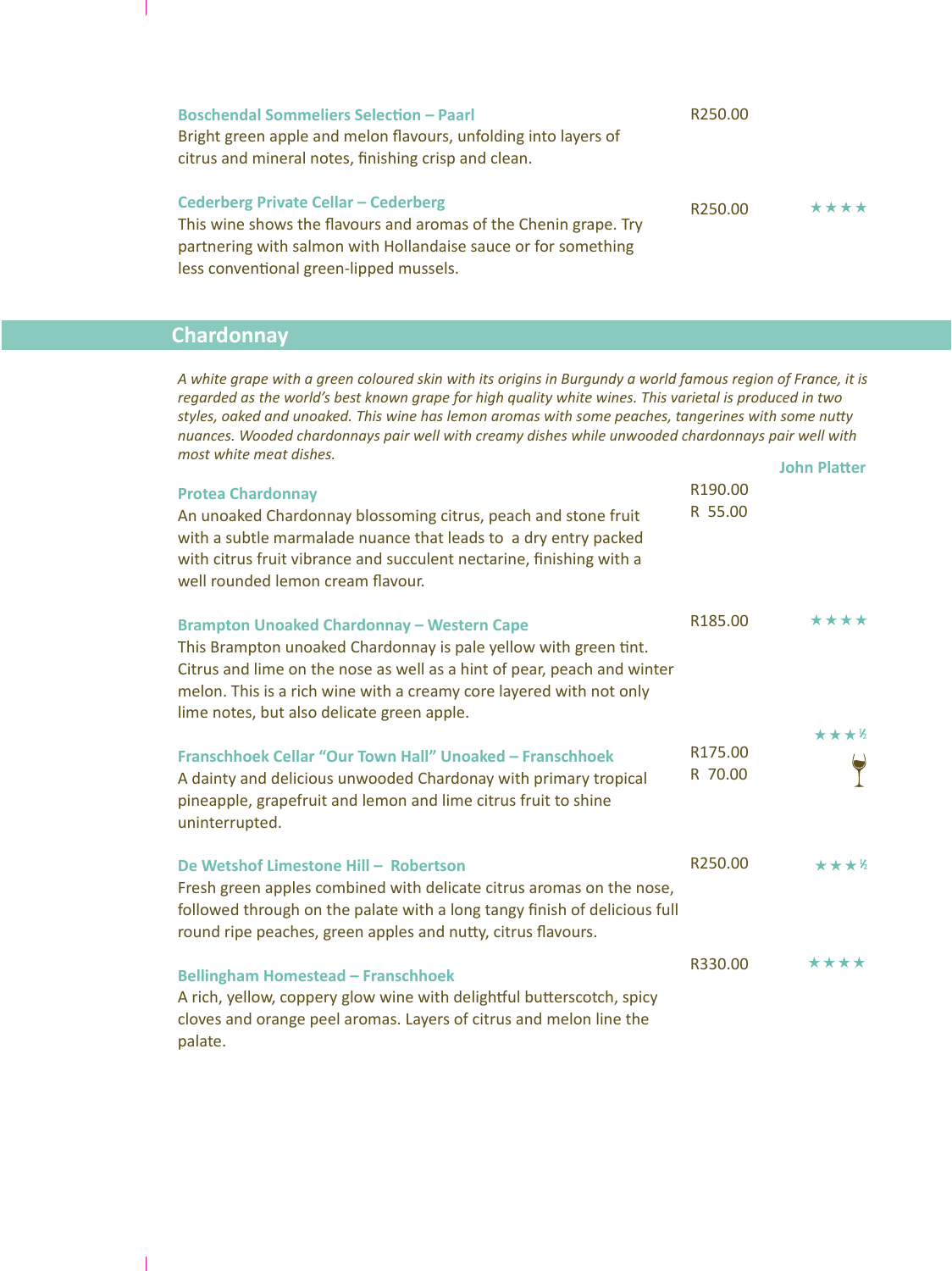## **Semi-Sweet Wine**

*A white wine with one or more varietals with that has a measure of sugar present in the wine. Pairs well with curried and spicy white meat dishes.*

| <u>FUITS WEILWILLI CULLIEU UITU SPICY WIITTE IIIEUL UISIIES.</u>                                                                                                                                 |                    | <b>John Platter</b> |
|--------------------------------------------------------------------------------------------------------------------------------------------------------------------------------------------------|--------------------|---------------------|
| <b>Boschendal Le Bouquet - Western Cape</b><br>Softly sweet with an aromatic explosion of rose petals, summer fruits<br>and spice balanced by perky acidity and a playful richly fruited finish. | R165.00<br>R 70.00 | ***                 |
| <b>Wildekrans Caresse Marine - Botrivier</b><br>Lively, fruit driven aroma of fruit salad and peach. Peach & apricot<br>dominate the palate – excellent fruit/acid balance.                      | R140.00<br>R 60.00 | ***                 |

### **White Blends**

*A white wine with two or more varietals produced to enhance a dry fruit-driven wine. Pairs well with greens and most white meat dishes.*

| <b>Boschendal Boschen Blanc - Stellenbosch</b><br>A beautifully balanced dry white blend of Chenin Blanc, Chardonnay,<br>Sauvignon Blanc in perfect ripe fruit and frisky fresh harmony for<br>undemanding enjoyment.                                                                                        | R165.00<br>R 70.00 | ***  |
|--------------------------------------------------------------------------------------------------------------------------------------------------------------------------------------------------------------------------------------------------------------------------------------------------------------|--------------------|------|
| Haute Cabrière Chardonnay Pinot Noir - Franschhoek<br>This enticing blend of Chardonnay and Pinot Noir shows elegant fruit,<br>underlined by firm acidity. You will find an abundance of zesty fruit -<br>most notably white peach, lychee and red fruit - with a delectable full<br>mouth feel and balance. | R245.00            | **** |
| <b>Springfield Miss Lucy - Robertsons</b><br>This unique blend of Sauvignon Blanc, Semillon and Pinot Gris bursts<br>with citrus pamplemousse flavours and an ample mouth feel, yet<br>remarkably moderate in alcohol.                                                                                       | R330.00            | **** |

**John Pla�er**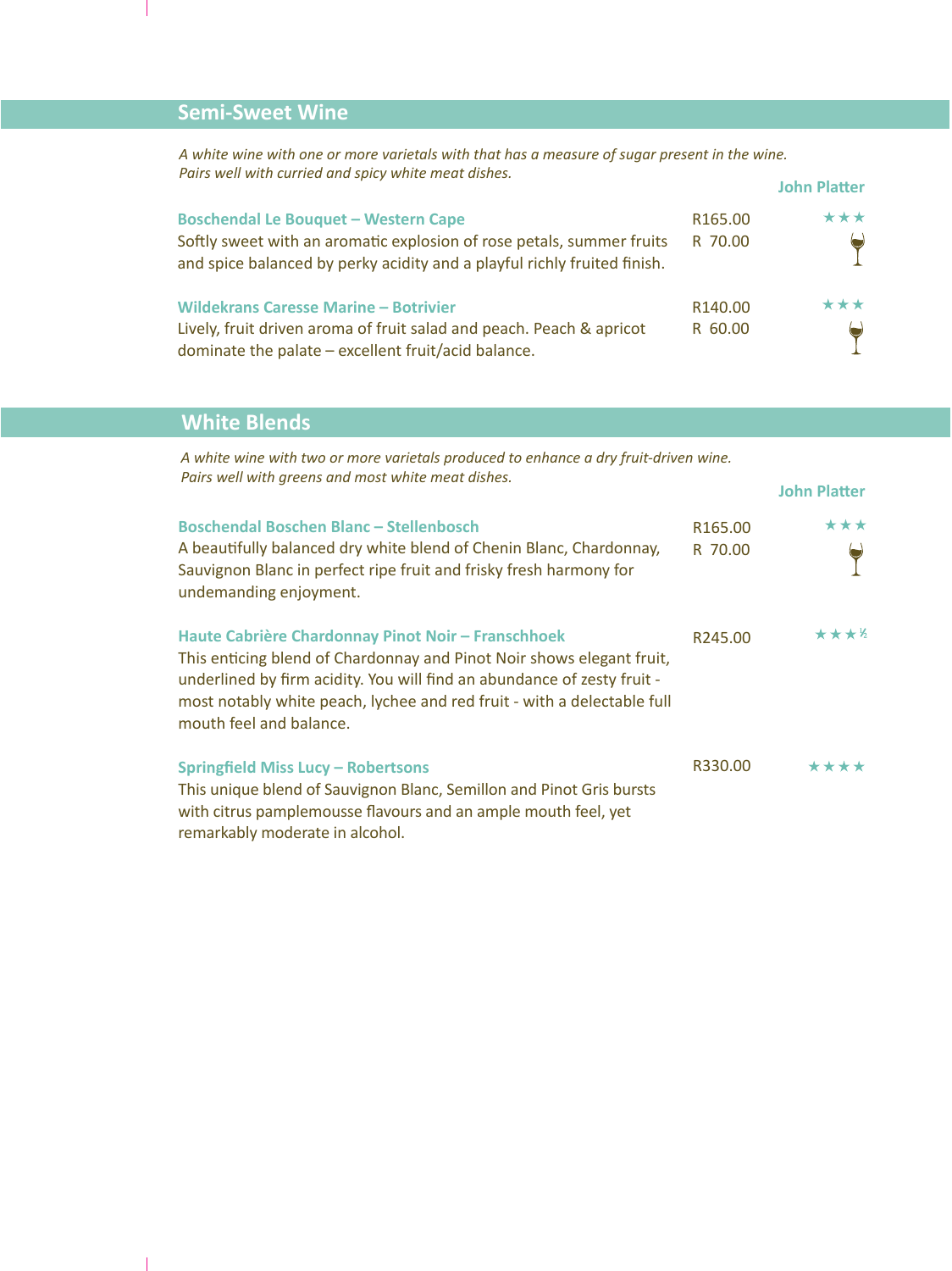#### **Rosé & Blanc de Noir Wines**

*A red grape is used to produce this style of wine, the short skin contact with the juice during the production process leaves a wine with a pink complexion. Pairs well with white meat dishes and some light red meat dishes, depending on the varietals used it may pair with some curried dishes if the wine is in the off dry style.* **John Pla�er**

| Ernie Els Big Easy Rosé - Stellenbosch<br>Crystalline-pink. A melange of Shiraz and Cinsaut that offers a<br>classically dry, yet fun style. The nose abounds with notes of<br>strawberries, cherry and subtle black-currants. The palate is fresh<br>and tangy but still delivers a savoury edge and long creamy finish.<br>Light-bodied and characterful. Best enjoyed young. | R245.00<br>R100.00             | $\star\star\star$ |
|---------------------------------------------------------------------------------------------------------------------------------------------------------------------------------------------------------------------------------------------------------------------------------------------------------------------------------------------------------------------------------|--------------------------------|-------------------|
| Kanonkop Pinotage Rosé - Stellenbosch<br>A full bodied dry wine with more onion skin colour rather than<br>red/pink. Typical Pinotage floral aromas with prominent red fruit<br>flavours.                                                                                                                                                                                       | R190.00                        | ***               |
| <b>Boschendal Blanc De Noir - Western Cape</b><br>South Africa's original 'Blanc de Noir' style wine since 1981 made<br>exclusively from red grapes. Seductively pink with alluring ripe<br>raspberry and spice and a succulently sweet yet fresh berry finish.                                                                                                                 | R <sub>165.00</sub><br>R 70.00 | ***               |
| Protea Rosé – Franschhoek<br>The Dry Rosé is a blend of three classic Rhone varieties that we source<br>from our favourite vineyards in the Darling, Swartland and Wellington<br>regions. The combination delivers a crisp, fresh wine with<br>concentrated flavours and riveting aromas.                                                                                       | R185.00<br>R 75.00             |                   |

#### **Red Wines**

#### **Cabernet Sauvignon**

*This red grape varietal is the most recognised of all the red varietal, its origins are from the most famous of all wine regions of France Bordeaux. This wine is regarded as a full bodied wine with big bold tannins and dark fruit aromas. Pairs well with most red meat dishes and rich bold stews.* 

| Ernie Els Big Easy Cabernet Sauvignon - Stellenbosch                                                                                                                                                                                                                                      |                    | <b>John Platter</b> |
|-------------------------------------------------------------------------------------------------------------------------------------------------------------------------------------------------------------------------------------------------------------------------------------------|--------------------|---------------------|
| The decadence on the nose reminds of milk chocolate melted over<br>baked blueberries, Morello cherries and cream! It is full in body with<br>chalky tannins, imbued by densely ripe fruit, a rich texture and salty<br>liquorice on the finish which delivers finesse and serious length. | R290.00<br>R120.00 |                     |
| <b>Warwick The First Lady - Stellenbosch</b><br>This smooth, full bodied wine reveals red berries and sweet black<br>cherries, complemented by sweet vanilla and chocolate oak.                                                                                                           | R260.00            | ****                |
| Protea Cabernet Sauvignon - Fairway Selection - Coastal<br>While juicey and drinkable, it is textured with lovely ripeness.<br>The core is firm with typical Cabernet Sauvignon backbone.<br>It is poised and integrated with a long, pleasant finish.                                    | R185.00<br>R 75.00 |                     |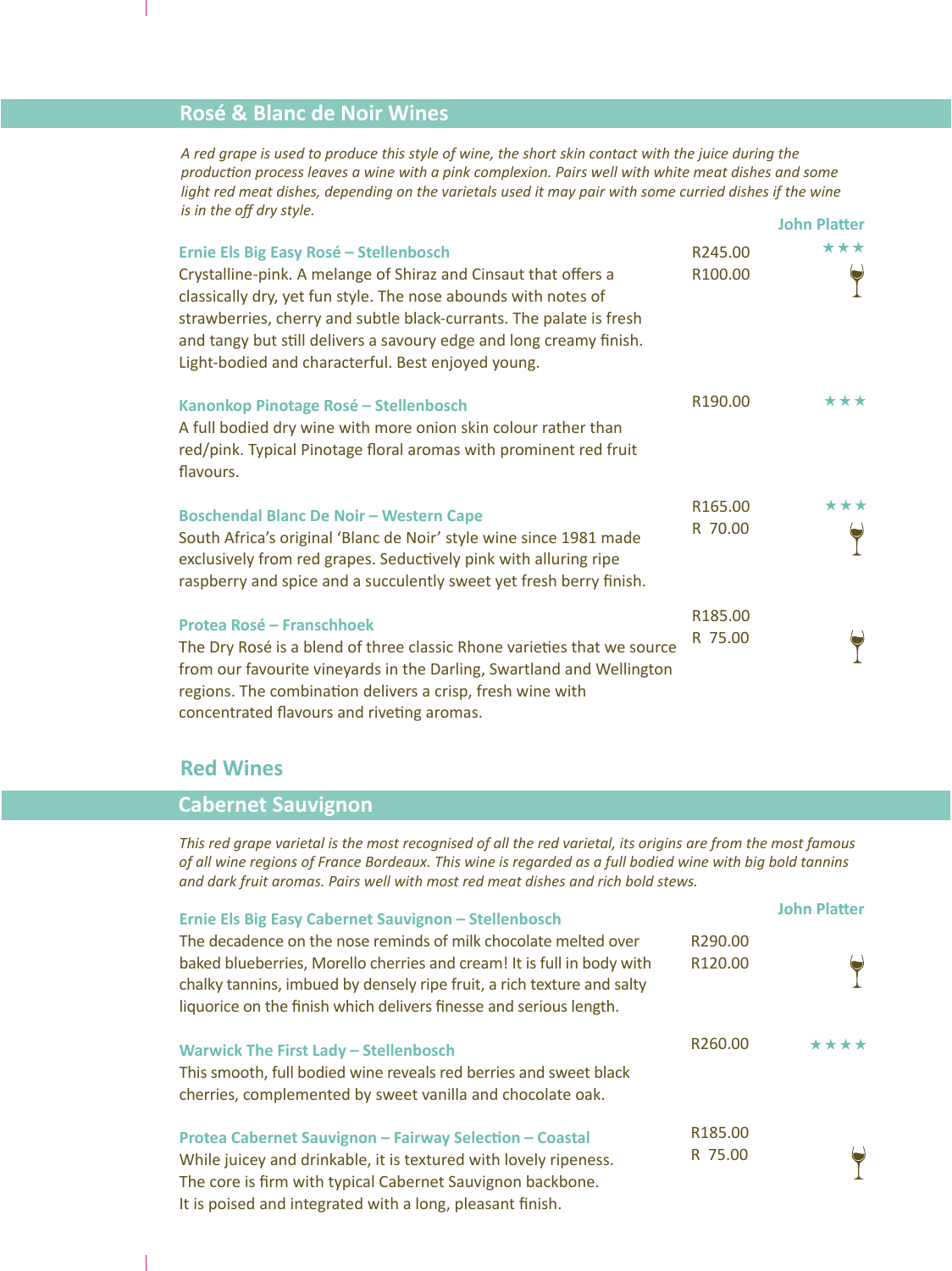### **Pinot Noir**

**John Platter** *This red grape has its origins in the Burgundy region of France. It is widely known as the elegant, graceful varietal which is light to medium bodied with red berries aromas and palate is light in style. This wine pairs well with poultry, pork and lamb.*

|                                                                                                                                                              |         | JOHN FIALLET |
|--------------------------------------------------------------------------------------------------------------------------------------------------------------|---------|--------------|
| <b>Fleur Du Cap Pinot Noir - Somerset West</b><br>Delicate red fruit such as cherries and strawberries, hint of truffles<br>and mildoak spice. Medium bodied | R280.00 | ***          |
| The Valley - Elgin Valley                                                                                                                                    | R390.00 |              |
| Rich red fruit on the nose with some perfume and orange peel. It is                                                                                          |         |              |
| vibrant, full of energy and pulls you right into that glass. On the palate                                                                                   |         |              |
| it exudes freshness, length and minerality.                                                                                                                  |         |              |

#### **Shiraz**

*This red grape is also called "Syrah". It has its origins from another world, the famous French region called the Rhone Valley. Widely regarded as the spicy grape due to its pepper notes, this bold full bodied red varietal also has tones of dark fruit. It pairs well with spicy red dishes.*

|                                                                                                                                                                                                                                                   |         | <b>John Platter</b> |
|---------------------------------------------------------------------------------------------------------------------------------------------------------------------------------------------------------------------------------------------------|---------|---------------------|
| Ernie Els Proprietor's Syrah - Stellenbosch<br>Opulent and expressive with alluring inky depth, plush ripe plums, dark<br>chocolate and black pepper spice refined by oak support integrating<br>the slightly rustic and primary fruit structure. | R680.00 |                     |
| <b>Brampton - Western Cape</b><br>Intriguing coffee and smoky aromas as well as juicy red fruit with pleasing<br>smooth tannins with some notes of biltong and a perfectly smooth finish.                                                         | R220.00 | ***                 |
| <b>Bellingham Homestead - Franschhoek</b><br>Plush ripe blackberry and black fruit concentration supported by<br>weighty ripe tannins against a spicy white pepper oak background.                                                                | R250.00 | ****                |
| Vergelegen Premium - Stellenbosch<br>A dark ruby colour with violets, spice, chocolate, black and red berry<br>fruit on the nose. Elegant on the palate, with ripe, soft tannins and a<br>long, clean aftertaste.                                 | R370.00 | ****                |
| <b>Boschendal 1685 - Stellenbosch</b><br>A wine with pleasant aromas of black cherry, raspberry, spice, and a<br>little bit of oak and vanilla. The wine has a really nice taste of black<br>cherry and other dark fruit plus a little liquorice. | R360.00 | ****                |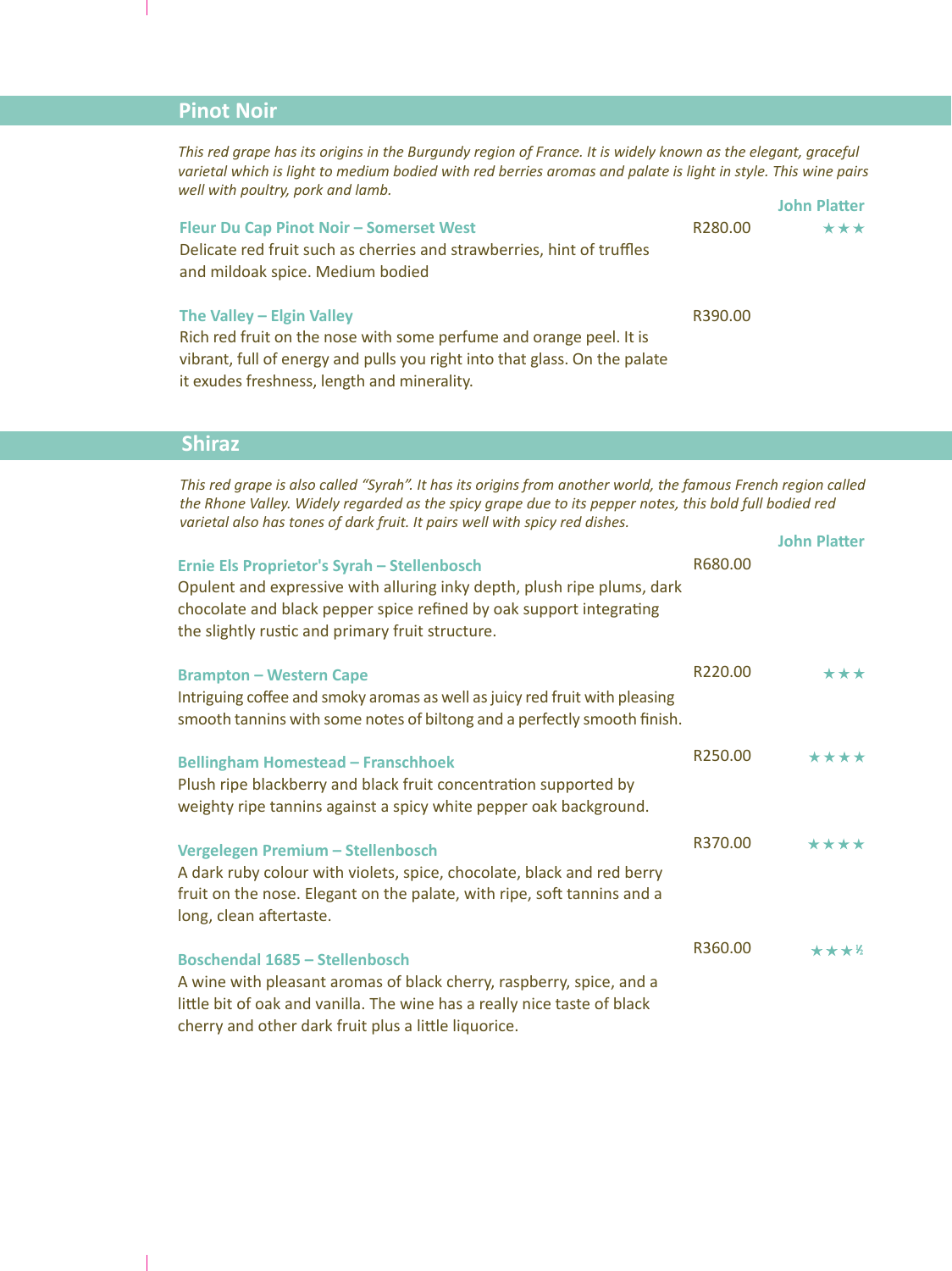#### **Merlot**

*This red wine varietal is world famous for its velvety smooth character with its origins in Bordeaux region of France. This wine is mostly fruity and smooth with softer tannins and upfront tones of red fruit. This wine pairs well with red meats and white meat dishes such as pork and tuna.*

|                                                                                                                                                                                                                                                                                                 |                                | <b>John Platter</b> |
|-------------------------------------------------------------------------------------------------------------------------------------------------------------------------------------------------------------------------------------------------------------------------------------------------|--------------------------------|---------------------|
| <b>Diemersdal Merlot</b><br>The nose seduces with beautiful ripe blackberry and dried fruit aromas<br>along with spicy undertones. This wine is well structured with elegance<br>and mouth filling fruit flavours. Hints of cedarwood, mint and spice<br>flavours follow through on the palate. | R290.00<br>R120.00             |                     |
| <b>Guardian Peak - Western Cape</b><br>The fresh, lingering red fruit characteristics are well supported with soft<br>vanilla flavours. The wine is well integrated with gentle tannins, and a<br>soft, elegant finish.                                                                         | R230.00                        | ****                |
| <b>Spier Merlot - Stellenbosch</b><br>The wine shows rich plum and red berry aromas, with mouth-watering<br>caramel and a hint of smoky tobacco. A velvety-smooth palate show<br>subtle oak and lingering berry flavours.                                                                       | R220.00<br>R 60.00             | ****                |
| <b>Protea Merlot - Fairway Selection - Franschhoek</b><br>Succulent, tangy and fresh with an appealing soft, velvet mouthfeel.<br>The ripeness is well judged, as is the oaking with good integration.<br>Long, lingering aftertaste.                                                           | R <sub>190.00</sub><br>R 80.00 |                     |
| Vergelegen Reserve - Somerset West<br>Ripe plum colour with a ruby rim. The nose shows ripe fruit flavours,<br>spice and a touch of chocolate. The ripeness of the fruit is balanced by<br>fresh fruit acid and soft wood/fruit tannins. The aftertaste is long and<br>lasting.                 | R645.00                        | *****               |

#### **Pinotage**

*This is a red grape that has its origins in South Africa. A scientist called Abraham Pernold crossed the seeds of Cinsaut with Pinot Noir and the result is what we today call Pinotage. This is a full bodied red wine with bold tannins and some red berry tones together with chocolate and coffee aromas. This wine pairs well with most red meat, lamb and rich spicy stews.*

|                                                                                                                                                                                                                                                       |                                | <b>John Platter</b> |
|-------------------------------------------------------------------------------------------------------------------------------------------------------------------------------------------------------------------------------------------------------|--------------------------------|---------------------|
| <b>Bellingham Homestead - Franschhoek</b><br>Dark chocolate with a hint of mint and baked plums on the nose. Ripe<br>subtle tannins create a wine to be enjoyed young.                                                                                | R <sub>250.00</sub><br>R100.00 | ****                |
| <b>Beyerskloof Pinotage Reserve - Stellenbosch</b><br>Bundles of dark cherries and sweet fruit upon entry with well<br>integrated subtle spicy sweet flavours from the oak. A wine with good<br>structure, excellent balance and a long juicy finish. | R420.00                        | ****                |
| <b>Boschendal Sommeliers Selection - Paarl</b><br>Rich, ripe and vibrant red and black currants, spice and plumbs. A<br>classic example of South Africa's very own grape varietal.                                                                    | R340.00                        | ***                 |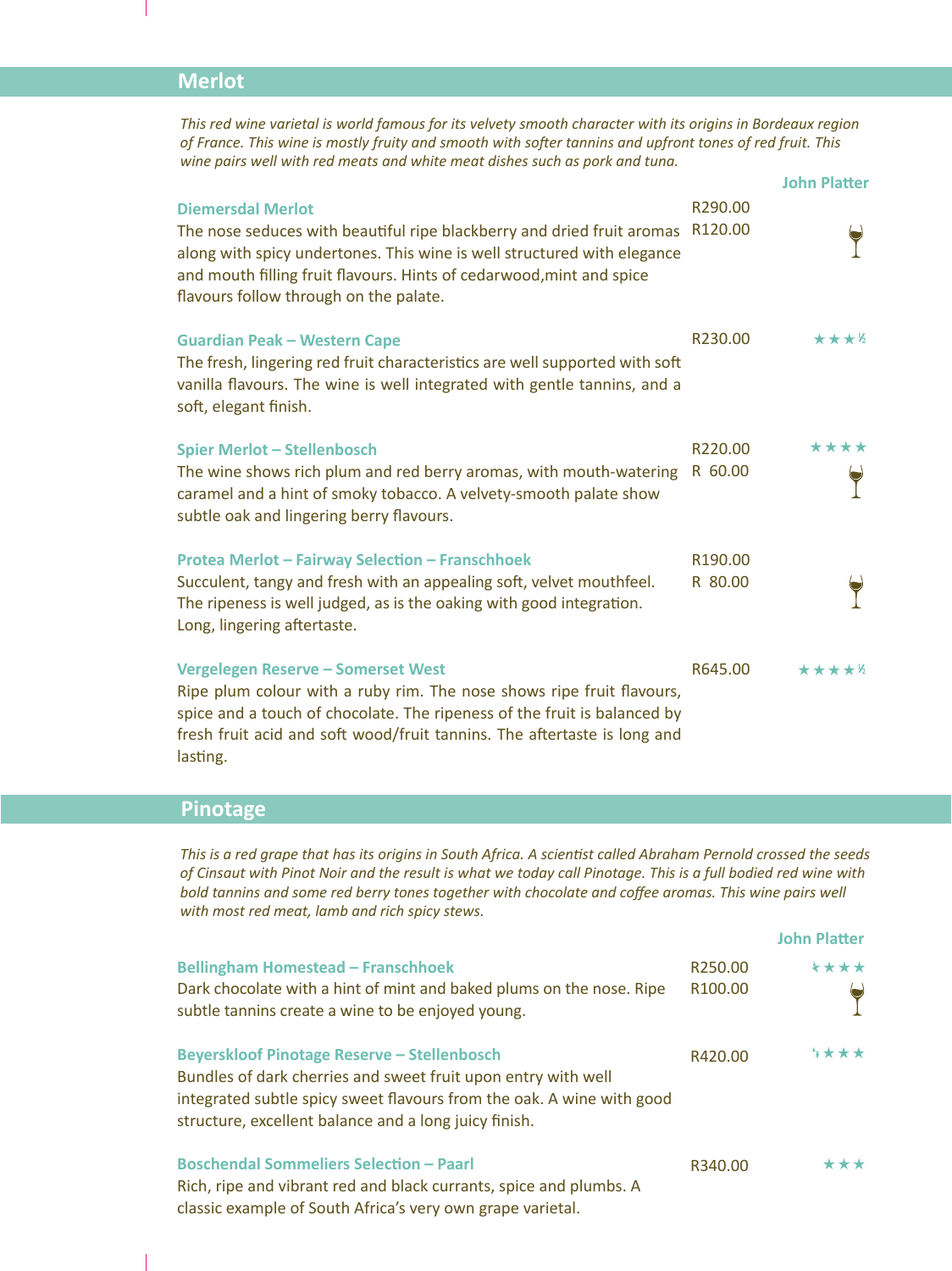#### **Red Blends**

*A red wine produced with two or more red or white varietals that are produced to represent the best of the terroir of our wine producing regions of the Western Cape. These wines are fine examples of our best fruit aromas, the best of our spicy traditions. These wines pair well with red and white meats depending on the grape varietals blended.* **John Platter** 

| <b>Ernie Els Big Easy Red - Stellenbosch</b>                                                                                                                                                                                                                 | R430.00            |      |
|--------------------------------------------------------------------------------------------------------------------------------------------------------------------------------------------------------------------------------------------------------------|--------------------|------|
| A delicious mouthful of chocolate, spice cherries! Dark fruit flavours<br>combining the intensity and structure of Cabernet Sauvignon, with<br>wilder, spicier Shiraz character.                                                                             | R180.00            |      |
| <b>Brampton OVR - Western Cape</b><br>An original composition of rich dark berry Cabernet Sauvignon<br>architecture, polished by plush cherry plum Merlot slickness for<br>delicious drinking.                                                               | R210.00<br>R 85.00 |      |
| <b>Buitenverwachting Meifort</b><br>A full-bodied and complex red blend of Cabernet Sauvignon, Cabernet<br>Franc and Merlot with a warm, inviting nose packed with ripe plum<br>and red cherry characters combined with spicy oak and tobacco<br>characters. | R320.00<br>R130.00 | **** |
| Kanonkop Kadette - Stellenbosch<br>A medium to full-bodied red blend of Cabernet Sauvignon, Pinotage<br>and Merlot with a good balance between fruit and oak. Banana, plum<br>and berry flavours with a lingering spicy finish.                              | R290.00            | **** |
| <b>Rupert &amp; Rothchild Classique - Constantia</b><br>Young and vibrant with raspberry aromas, blueberry flavours, roasted<br>pine nuts and a dark chocolate aftertaste.                                                                                   | R470.00            | **** |
| Zonnebloem Noir De Noir - Stellenbosch<br>A velvety, well rounded blend of Pinotage, Cinsaut and Petit Verdon.A<br>traditionally inspired, easy drinking red for the modern plate.                                                                           | R150.00<br>R 65.00 | **** |
| Alto Rouge - Stellenbosch<br>Powerful Berry fruit with cigar Box and dark chocolate followed by<br>vanilla and oak spices, elegant but powerful with soft ripe tannins.                                                                                      | R280.00            |      |
| Thelema Mountain Red - Stellenbosch<br>An unwooded style of the Portuguese variety, Verdelho. This wine<br>shows aromas of apricot and stone fruit on the nose, complemented<br>by zesty citrus, lemon grass and hints of spice on the palate.               | R235.00            | ★★★½ |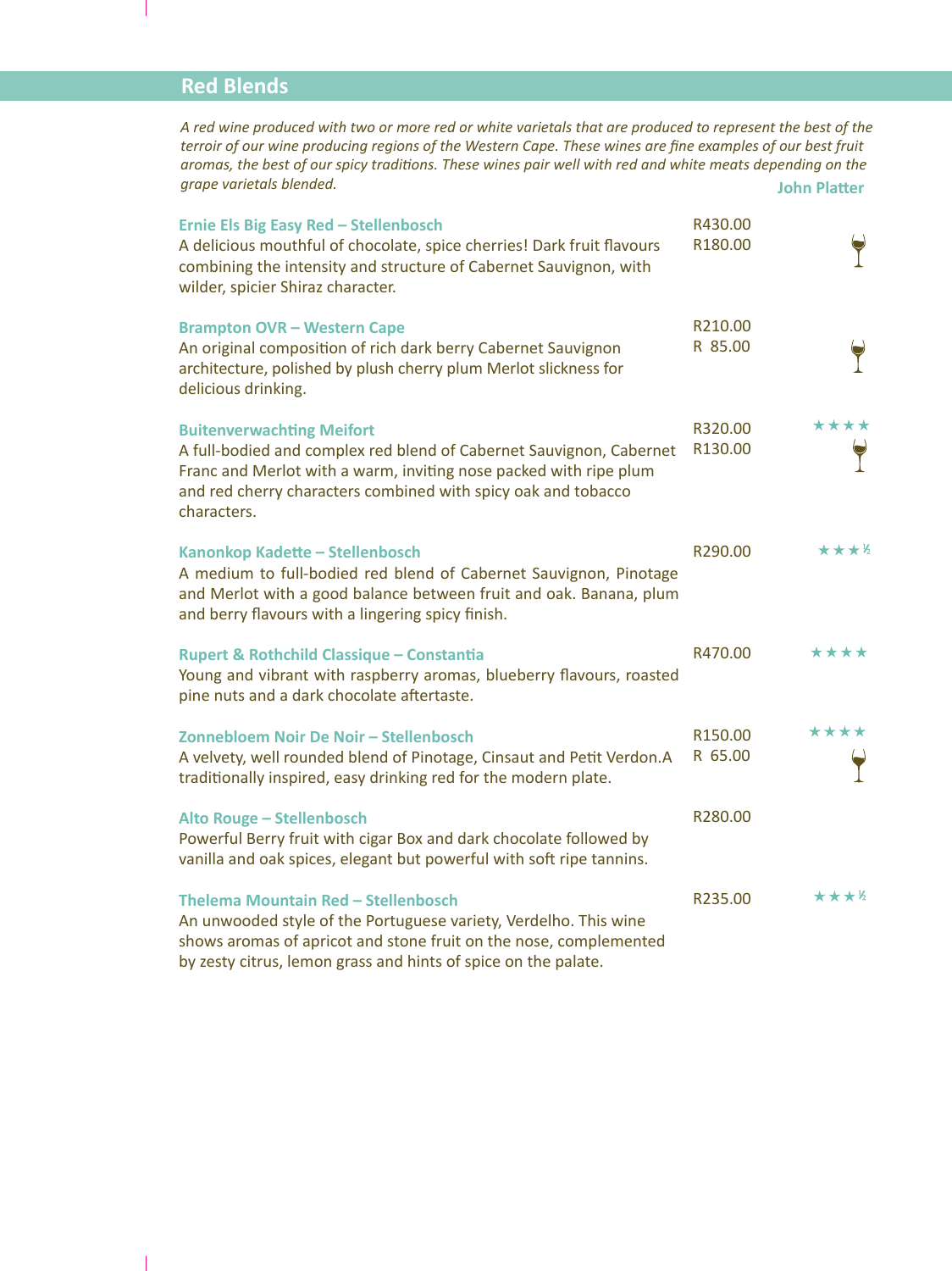#### **Dessert Wine**

*A wine produced with intense care and nurturing, can be produced in different styles, in SA the most popular is the Noble late Harvest style, an intense sweet desert wine produced with botrytis that results in exquisite nutty, nectarine, caramel and honeyed aromas and flavours. Pairs well with a variety of Cheeses.*

#### **Simonsig Vin de Liza Noble Late Harvest 375ml**

R320.00

R295.00

The first dessert wine was made by Frans Malan in 1979 for his beloved wife, Liza. Continuing this tradition, this tremendously attractive wine captures varietal concentration and sweetness with a vibrant natural acidity for a perfect balance on a long intricate finish.

#### **Nederburg Winemasters Noble Late Harvest – Paarl**

A subtle balance between acid and sugar with dried fruit and vanilla spice notes.